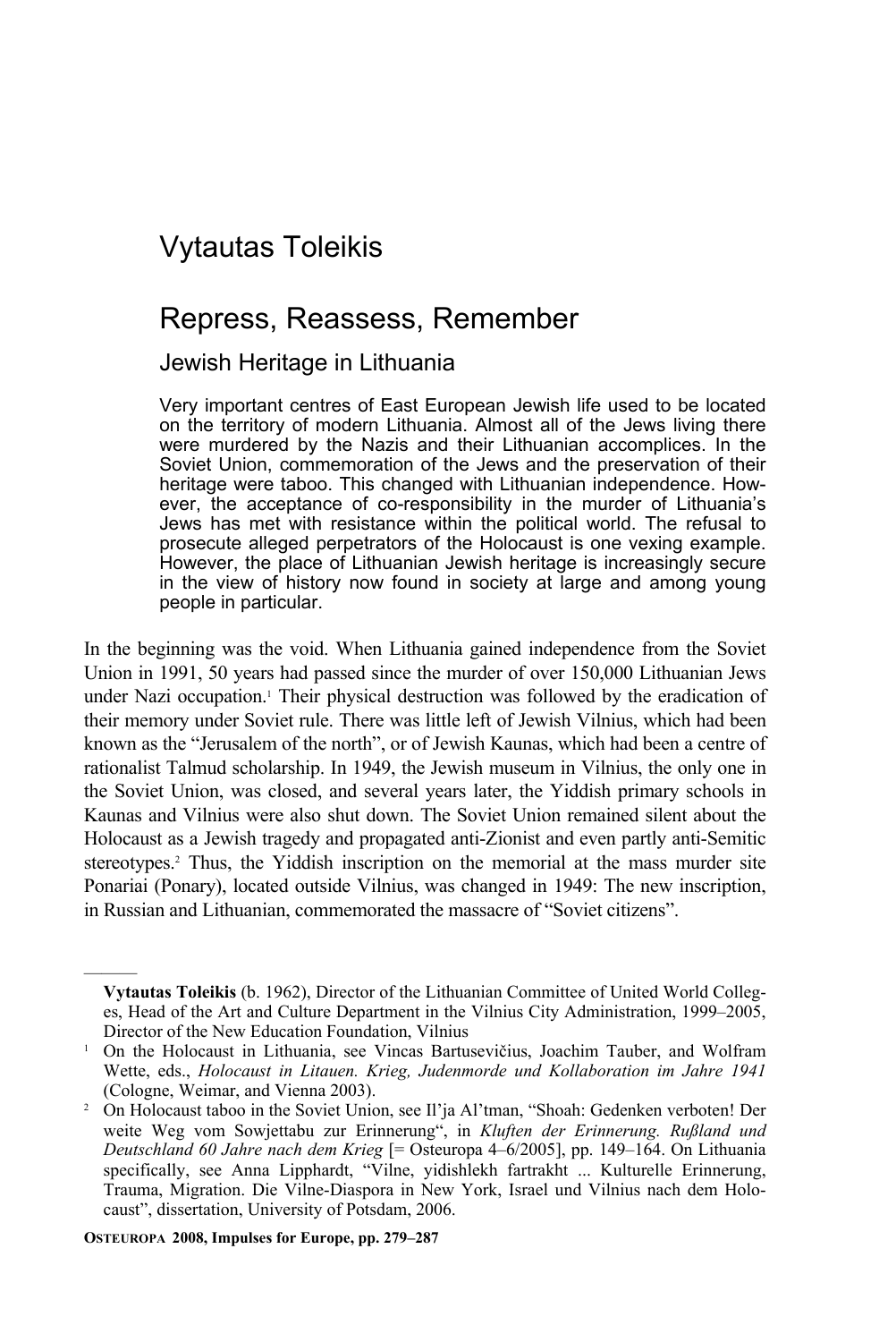The remaining traces of Jewish culture were forgotten or erased. The Soviet authorities allowed old Jewish graveyards to fall into disrepair; in the larger towns and cities, they destroyed Jewish cemeteries and used the tombstones for construction material. The Great Synagogue in Vilnius, whose roof had been destroyed by fire, was abandoned to the elements. Eventually, the authorities tore it down, in order to build a nursery school on the site – a symbol of the Soviet Union's bright future. A palace of sports and culture was built on the site of the once famous Jewish cemetery in the Šnipiškės district of Vilnius. The cemetery had been closed in the tsarist era, but had survived the Second World War unscathed. Only the remains of the most famous dead, such as the Gaon of Vilna, ger tsedek (righteous convert) Count Walentyn Potocki, and some of the more famous leaders of the Bund (the General Jewish Workers Union in Lithuania, Poland and Russia), were transferred to the Jewish cemetery on Sudervė Street. The grave of the Gaon of Vilna was then brought to the Jewish cemetery in Užupis in 1953, where it remained until this graveyard was also demolished in 1968. After the war, almost all of the surviving synagogues were turned into warehouses, school sport halls, and shops. Only in Vilnius, Kaunas, and Plungė were synagogues allowed to remain open for a while.

The Soviet authorities removed Yiddish inscriptions from houses and tore out the mezuzahs, the traditional parchment cases that usually hung on the doorposts of Jewish shops and workshops. At the sites where mass shootings of Jews had occurred, commemoration plaques with the following inscription were introduced: "At this place, the Hitler-occupiers and their volunteer helpers – the bourgeois nationalists – shot and killed Soviet citizens." At the time, everybody knew that these Soviet citizens were primarily Jews, and that the "bourgeois nationalists" were primarily Lithuanians. By the end of the 1950s, little was left to remind the population of Lithuanian Jewish life.<sup>3</sup>

## The Search for Traces

———

It first became possible to write about the crimes against the Jews in the 1960s. In 1960, journalist Stasys Bistrickas published a small volume titled *Ir sušaudytieji prabyla* [*And those who were shot bear witness*] about "the crimes of the Hitler-occupiers and the bourgeois nationalists in Ponary".4 This was followed by the document collection "on the trials against Lithuanian war criminals held in Vilnius and Kaunas in 1962".<sup>5</sup> These trials were held at the same time as the trial of Adolf Eichmann in Jerusalem and were extensively covered in the Soviet press. The case in Israel was not ignored in Lithuania either. In 1963, the diary of Masha Rolnikaitė, a "former inhabit-

<sup>3</sup> For more detail on the situation for Jews in Lithuania after the Second World War, Sholyme Atamuk, *Yidn in Lite* (Vilnius 1990) (published then in Russian and Lithuanian), extended and edited version: idem, *Lietuvos žydų kelias. Nuo XIV. amžiaus iki XX. a. pabaigos* (Vilnius 1998). Available in German as Solomon Atamus, *Juden in Litauen. Ein geschichtlicher Überblick vom 14. bis 20. Jahrhundert* (Konstanz 2000). 4

Stasys Bistrickas, *Ir sušaudytieji prabyla* (Vilnius 1960). 5

A. Kadžiulis, ed., *Kaltina nužudytieji (Mertvye obviniaiut). Reportažu iš teismo salės autoriai* (Vilnius 1963).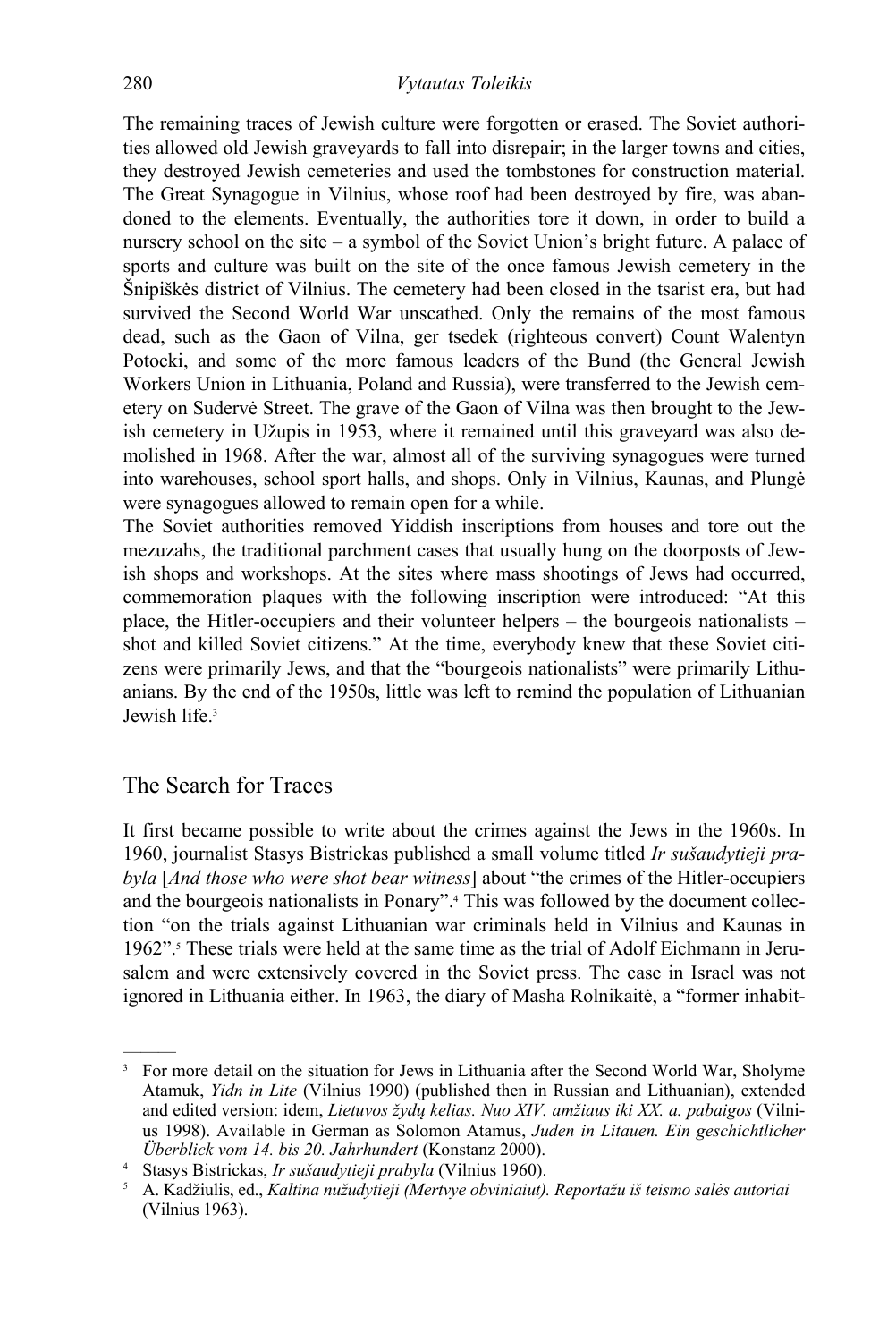ant of the Vilnius ghetto and Concentration Camp Stutthof", was published,<sup>6</sup> and in 1967, there appeared Sofia Binkienė's book *Ir be ginklo kariai* [*War without weapons*], which dealt with those who rescued Jews.7 This was followed in 1969 by a work on resistance in the Kaunas ghetto that was written by Meiris Eglinis-Elinas and Dimitrius Gelpernas.<sup>8</sup> The year 1965 saw the publication of the first part of a harrowing two-volume collection of documents that made extremely clear who the Nazis' primary victims were.<sup>9</sup> However, these books were hardly read in Lithuania, as they came with forewords and commentaries laden with Communist ideology. Soviet propaganda equated Nazi collaborators with supporters of an independent Lithuanian state and portrayed "bourgeois Lithuania" as a loyal accomplice of Fascism.10

The Soviet authorities soon allowed this rivulet of commemoration to run dry again. After the emigration of many Jews to Israel, which began in the early 1970s, secret orders were issued to remove a number of books from Lithuanian libraries and bookshops. These included autobiographical sketches by Mejeris Elinas-Eglinis, the works of Icchokas Meras, which were published throughout the Soviet Union, and the poetry collections of Hirsh Osherowicz. These were replaced by a deluge of propaganda pamphlets against Israel and Jews seeking to emigrate.11 Prominent personalities of Jewish origin, such as sports journalist Saliamonas Vaintraubas or Volfas Vilenskis, who had been awarded the title "Hero of the Soviet Union" for his military service during the Second World War, had to sign the public declarations against alleged Zionist warmongering.

One genre that made Holocaust remembrance possible was the memoir literature written by some Jewish authors wrote. However, these memoirists came exclusively from the ranks of the Communist Party, the Communist youth organisation Komsomol, or other Soviet organisations, or they had served in the 16th Rifle Division, were former partisans or members of the Red Pioneers before the war. Masha Rolnikaitė, in her portrayal of the Vilnius Ghetto underground, writes exclusively about Communists and Komsomol' members.12 She does not say a word about Bundists, Zionists, or the representatives of other parties who had come to together to form a united underground organisation.

<sup>6</sup> Marija Rolnikaitė, *Turiu papasakoti* (Vilnius 1963). Available in German as Mascha Rolnikaitė, *Ich muss erzählen. Mein Tagebuch 1941–1945* (Berlin 2002). 7

<sup>&</sup>lt;sup>7</sup> Sofija Binkienė, *Ir be ginklo kariai* (Vilnius 1967).<br><sup>8</sup> Mejeris Eglinis-Elinas, Dimitrius Gelpernas, *Kauno getas ir jo kovotojai* (Vilnius 1969).

<sup>&</sup>lt;sup>9</sup> Masinės žudynės Lietuvoje, 1941–1944. Dokumentų rinkinys. 2 Bde (Vilnius 1965, 1973).<br><sup>10</sup> There was little information on Jewish life before the Holocaust either. There was a translation of Eliza Orzeszkowa's *Meir Ezofowicz*, a story about two Hasidic Jews in the 19th century, and two volumes of selected stories by Sholom Aleichem, which were seen as "literature of the Soviet peoples". That was it. A partial exception was the Lithuanian-Jewish music theatre ensemble Fayerlekh, founded in 1971. They were able to tour the Soviet republics and released two records: *Špil mer / Grok linksmiau*, Melodiia 1981, and *Vychod zvezd / Žvaigždžių pasirodymas,* Melodiia 1984. But although Lithuanians happily sang the Lithuanian version of the famous Jewish song *Tum balalaika* at parties, the memory of the Lithuanian Jews gradually faded away and was buried under Soviet stereotypes of Israel. 11 They had titles such as "Zionism – a Weapon of Imperialism". Another example is J.

Vaitkus, *Sionizmas – imperializmo ginklas* (Vilnius 1971). 12 Rolnikaitė, *Turiu papasakoti*.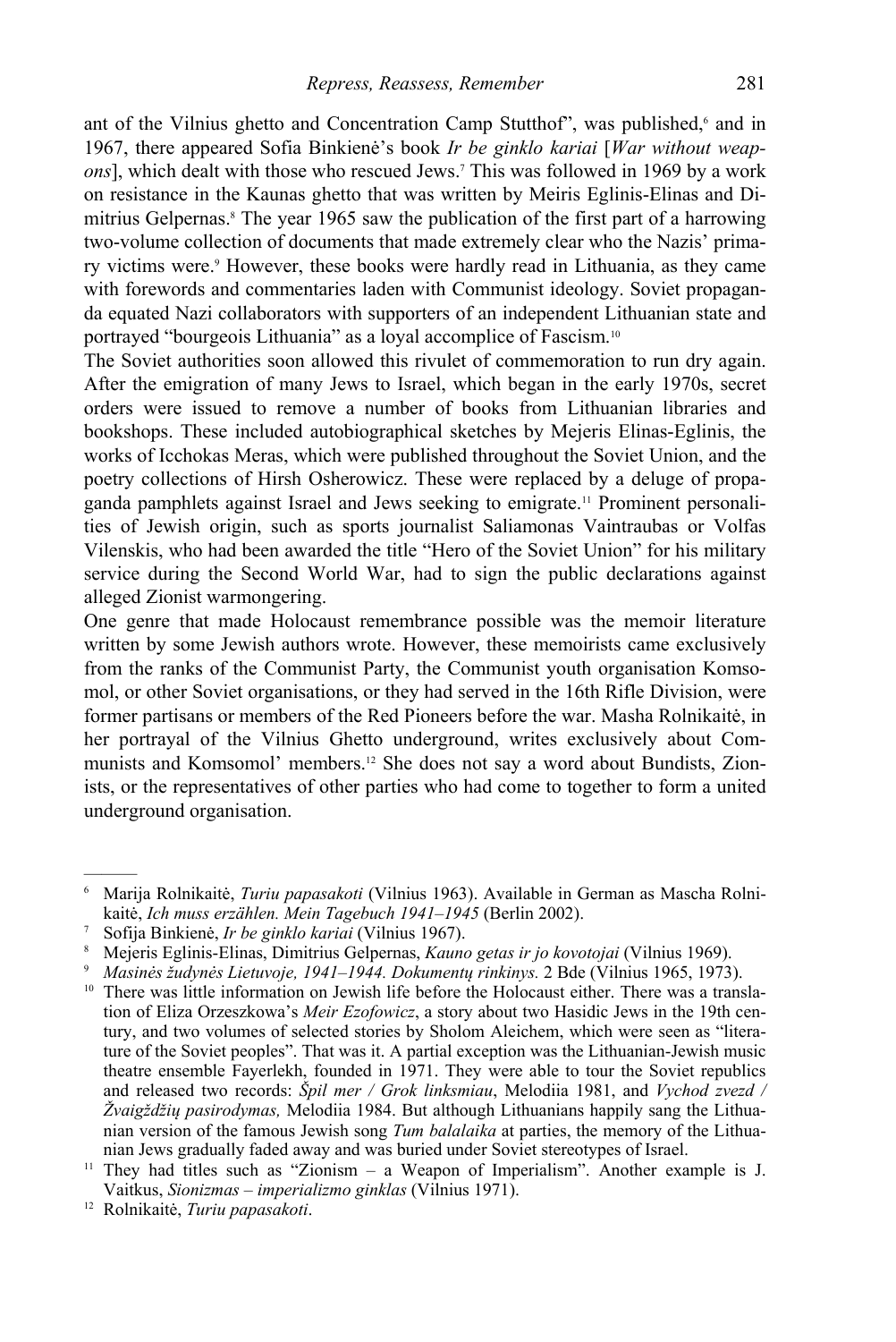#### 282 *Vytautas Toleikis*

It was a similar story in film: Two films with clear references to the Holocaust – *Žingsniai naktį* [*Footsteps in the night*] by Raimundas Vabalas from 1962, about the escape of Jewish prisoners from the killing site Fort IX near Kaunas, and *Ave, vita!* by Almantas Grikevičus from 1969 – deal with opposition to the Nazis without mentioning the heroes of Jewish background. The fact that Jews were only discussed if they were Communists only fuelled the antisemitic stereotype that all Jews were Communists. This perception was strengthened by an expansion of the definition of "participants in the revolutionary struggle" to include all left-wing youth. As a result, Soviet-era Lithuanian encyclopaedias swarmed with Jewish names.

## Euphoria and Setbacks: Perestroika and Its Consequences

When the Lithuanian independence movement Sąjūdis was founded in 1988, the Soviet authorities tried to discredit its followers as radical nationalists. However, Jewish artists and men of letters – such as Emanuelis Zingeris, leader of the Jewish Cultural Association of Lithuania, and Grigorijus Alpernas, leader of the Tkuma association for the rebirth of national consciousness – published open letters in support of Sąjūdis in 1988 and were consequently well received among the Lithuanian population. An exhibition on Lithuanian Jewish art organised by Zingeris, later a member of parliament, opened in Kaunas in June 1988, just one week after the founding of Sajūdis, before moving on to Vilnius. This also helped bring Jews and non-Jews in Lithuania closer together. Zingeris understood the need to make Lithuanian society aware of the rich heritage that had been lost to the destruction and repression of Jewish life in Lithuania.13 Lithuanians at the time saw the Jews as allies in the struggle for independence. When Lithuanian Jews founded a cultural association on 5 May 1989, the leading members of Sąjūdis congratulated them in person and apologised for the collaboration of their compatriots with the Nazis.

Commemoration of Lithuania's Jewish heritage and remembrance of Holocaust victims were increasingly permitted and officially promoted as Lithuania came closer to leaving the Soviet Union. At the end of 1989, the republic's government agreed to reopen the Jewish museum that had been closed in 1949. On 13 February 1991 – four days after its referendum on independence – the Lithuanian government decided that the scattered collections of individual Jewish museums should be turned over to the new Jewish museum.14 In October 1989, the Sholem Aleichem Jewish Middle School in Vilnius opened its doors. Many Jewish organisations were also founded at that time. Prime Minister Adolfas Šleževičius and President Algirdas Brazauskas made state visits to Israel in the mid-1990s. There, before the Knesset, they acknowledged the crimes committed by Lithuanians during the Second World War and asked the surviving Jews and descendents of the victims for forgiveness.15 However, in Lithua-

<sup>&</sup>lt;sup>13</sup> On the exhibition and Emanuelis Zingeris's activities during Perestroika, see Markas Zingeris, "Juden in Litauen. Die Gemeinde im Leben danach", in Jörg Hackmann, ed., *Litauen. Nachbar in Europa* (Cologne 1996), pp. 147–157. An extended version of this essay is in Bartusevičius, *Holocaust in Litauen*, pp. 290–299.<br><sup>14</sup> Since 1997, the museum has been dedicated to the famous Torah scholar the Gaon of Vilna and

is called the State Jewish Gaon of Vilna Museum (Valstybinis Vilniaus Gaono žydų muziejus). 15 Zingeris, *Juden*, p. 296.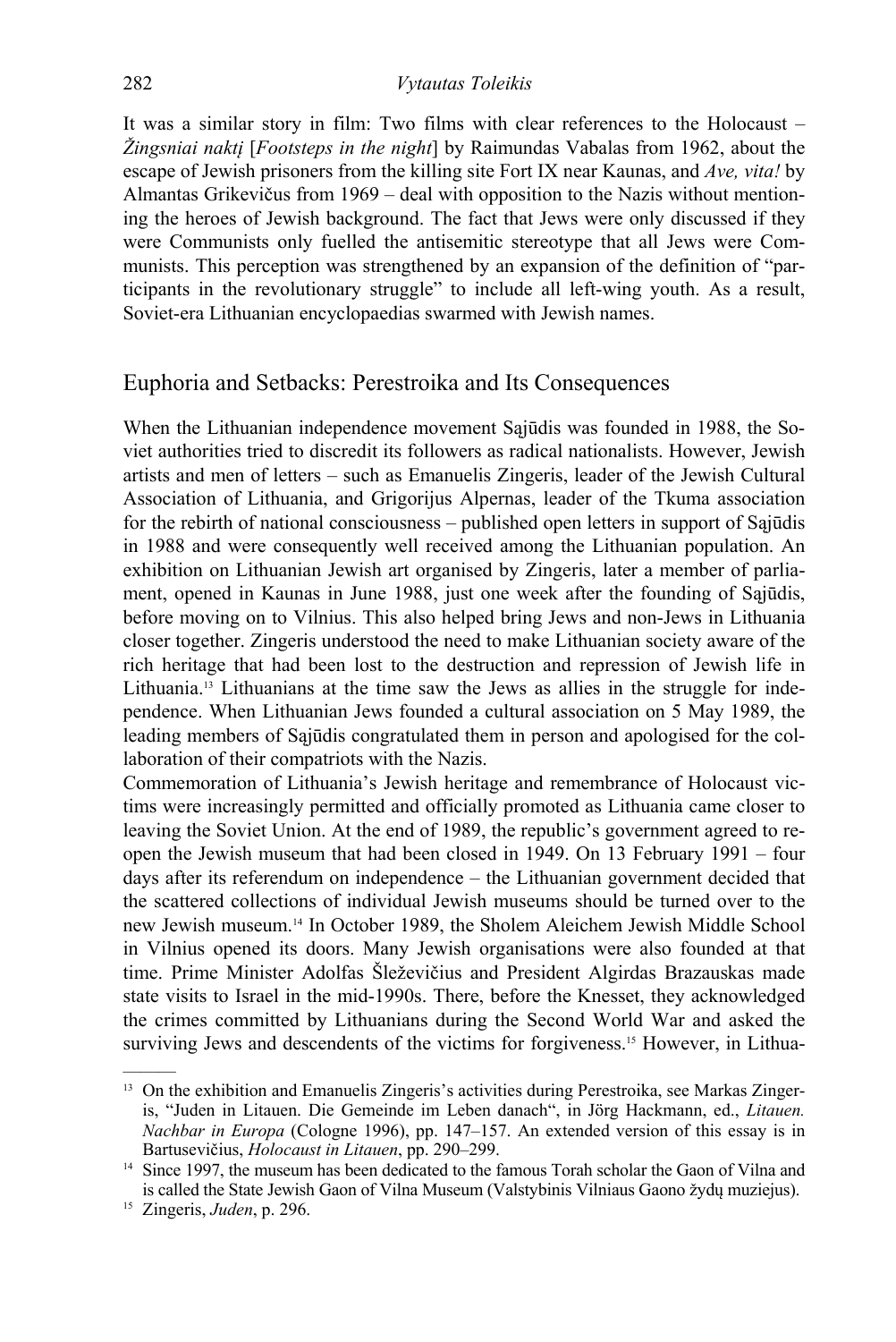nia itself, these apologies in the name of the Lithuanian people aroused indignation among parts of the population and some politicians.

Lithuanian independence also had its dark side. For example, all those who had been sentenced by the Soviet secret service were rehabilitated no matter the reason behind the sentence. This resulted in the rehabilitation of a number of war criminals who had not been sentenced for participation in anti-Soviet fighting, but for participation in the mass murder of Jews under Nazi occupation. This decision was revised two years later, but the pardon brought a wave of international condemnation, to which Lithuania failed to respond adequately. Instead of apologising to the Jewish community, many Lithuanians saw the episode as a Kremlin intrigue. Around the same time, the United States began deporting to Lithuania U.S. citizens of Lithuanian origin who were suspected of participating in Nazi crimes. Many of them had gained a good reputation in emigration; the discovery of their past was a great shock for Lithuanian society, especially within the diaspora. The case against Aleksandras Lilieikis at the end of the 1990s attracted particular attention. Under Nazi rule, he had been in charge of the Vilnius district's branch of the Saugumas – the Lithuanian security police, i.e. the Gestapo's local auxiliaries; later in the United States, he had helped publish a standard reference work on Lithuanian history. The resultant international pressure – for example, from the Simon Wiesenthal Centre in Jerusalem – increased the country's defensiveness.

At the same time, the "two genocides theory" spread from the émigré community in the United States to Lithuania.16 According to this theory, the Jews had collaborated with the Soviet occupiers in carrying out a genocide of Lithuanians in 1940; when Germany liberated Lithuania, Lithuanians spontaneously carried out revenge against the Jewish traitors.17 A prominent representative of this apologist view of history is writer Jonas Mikelinskas, who wrote an essay for the renowned Lithuanian literary journal *Metai* in which he claimed that responsibility for the Holocaust ultimately lay with the Jews themselves.18 This theory found a shockingly large number of supporters in Lithuania. The hope that Jews and Lithuanians would live amicably side by side  $-$  a hope that had seemed so promising in the early 1990s – had vanished within a decade.

#### Civil Society Awakens

———

The dispute over Lithuanian participation in and responsibility for the murder of Lithuania's Jews revealed considerable potential for antisemitism, but at the end of the 1990s, Lithuanian society began to give a great deal of attention to its Jewish heritage and the destruction of Lithuanian Jewry.19 The impulses coming from society – pressure from the West did not play an important role here – were much stronger than elsewhere in East Central Europe at the time. This was largely due to the engagement of non-state

<sup>&</sup>lt;sup>16</sup> For a detailed account of the development of the two genocides theory and Lithuanian-Jewish relations in the diaspora, see *Jews, Lithuanians and the Holocaust* (Vilnius 2003). 17 On this see Liudas Truska, *Litauische Historiographie über den Holocaust in Litauen*, in

Bartusevičius, *Holocaust in Litauen*, pp. 262–276.<br><sup>18</sup> Jonas Mikelinskas, "Teisė likti nesuprastam, arba Mes ir jie, jie ir mes", *Metai*, 8–9 (1996).<br><sup>19</sup> On the historical publications of critical Lithuanian historiogr

*Historiographie*, pp. 269–271.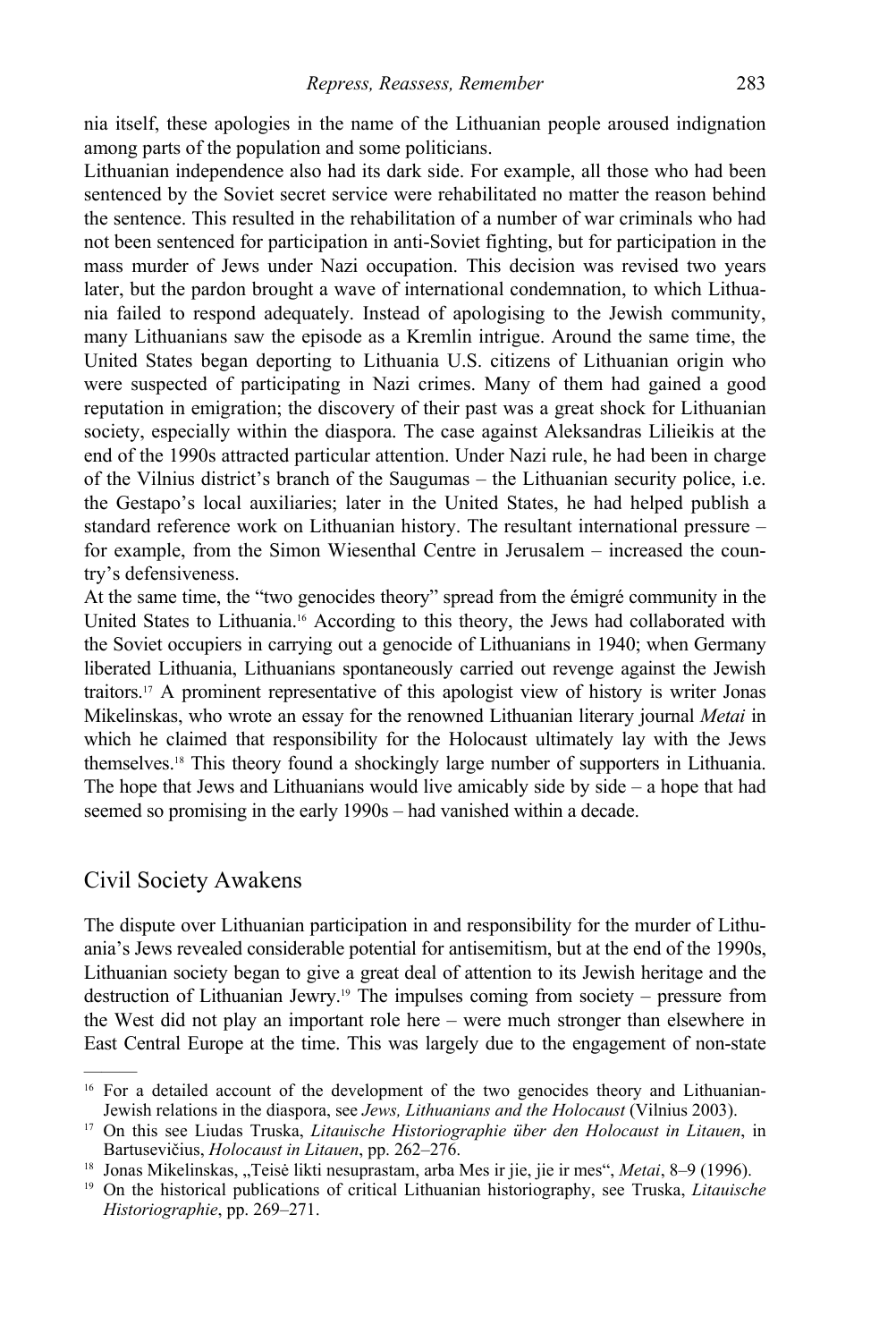initiatives. They recruited many volunteers, aroused the interest of politicians and authorities, built relationships with partners abroad, and worked constructively with state and non-state institutions.

Up until the end of the 1990s, Jewish organisations, such as the Jewish Museum, the Vilnius Pedagogical University, and foreign organisations had been primarily responsible for the protection of Lithuania's Jewish heritage. In 1999, the international Jewish organisation B'nai B'rith and the United States Holocaust Memorial Museum, with the support of the Lithuanian Ministry of Education, published a two-volume schoolbook on the Holocaust, which was distributed to schools throughout the country.20 However, it was hardly used, because it differed significantly from the textbooks in circulation, and because teachers were not instructed in how to apply it.

It was possible to learn from these mistakes, however. The Lithuanian teacher training centre, together with the British Holocaust education centre Beth Shalom, organised seminars for teachers. In 2001, Beth Shalom produced the two-hour film *Saulėlydis Lietuvoje* [*Sunset in Lithuania*] for classroom instruction. It covered Lithuanian-Jewish culture, the Holocaust, and relations between Lithuanians and Jews.<sup>21</sup> There was an accompanying teachers' guide for the film. All over Lithuania, teachers were given seminars to show them how they might integrate the film into lessons. Since the end of the 1990s, the more Lithuanian organisations have shown an interest in rediscovering the Jewish heritage and confronting the Holocaust, the more resonance these topics have found in society.

In 2000, the association *House of Remembrance* was founded. It launched five history competitions on the theme "The Jews – My Grandparents and Great Grandparents' Neighbours". Schoolchildren from across Lithuania participated in the competitions.<sup>22</sup> They recorded stories from their grandparents about former Jewish neighbours, collected historical photographs, and took pictures of houses where Jews had lived. The best pieces of work were published, and the authors invited to an awards ceremony in Vilnius.23 With support from the Ministry of Science and Education, the association also founded history clubs in schools, information centres, and museums, organised excursions to former concentration camps, such as Auschwitz, Stutthof, and Klooga (Estonia), and published books on Lithuania's Jewish heritage and the Holocaust.

Working together with the Ministry of Culture, the New Education Foundation (Švietimo kaitos fondas), which was founded by the Ministry of Science and Education in 1999, organised a national competition for museums in 2001–2004. In 2001, the theme was "The History of the Holocaust in Our Region", in 2002–2004, "The History of the Jewish Communities in Our Region". In 2005, the foundation set up an Internet database to register Holocaust-related projects at schools, universities, museums, and other

<sup>20</sup> *Knyga mokyklai apie Holokaustą. Pirma dalis. Kaip mokyti holokausto istorijos* (Vilnius 1999); *Knyga mokyklai apie Holokaustą. Antra dalis. Žydų istorijos apžvalga. Lietuvos žydai. Holokausto dokumentai* (Vilnius 1999).<br><sup>21</sup> Jonas Morkus, *Saulėlydis Lietuvoje* (Vilnius 2001).<br><sup>22</sup> A map of the schools that took part can be found on the association's homepage:

 <sup>&</sup>lt;www.atmnamai.lt/Pub/default\_ lt.aspx>. 23 *Mano senelių ir prosenelių kaimynai žydai: moksleivių darbų konkursas.* Holokaustu ir Žydų Kultūros Lietuvoje Studijų Centras "Atminties Namai". Sudarė Linas Vildžiūnas (Vilnius 2002, 2003).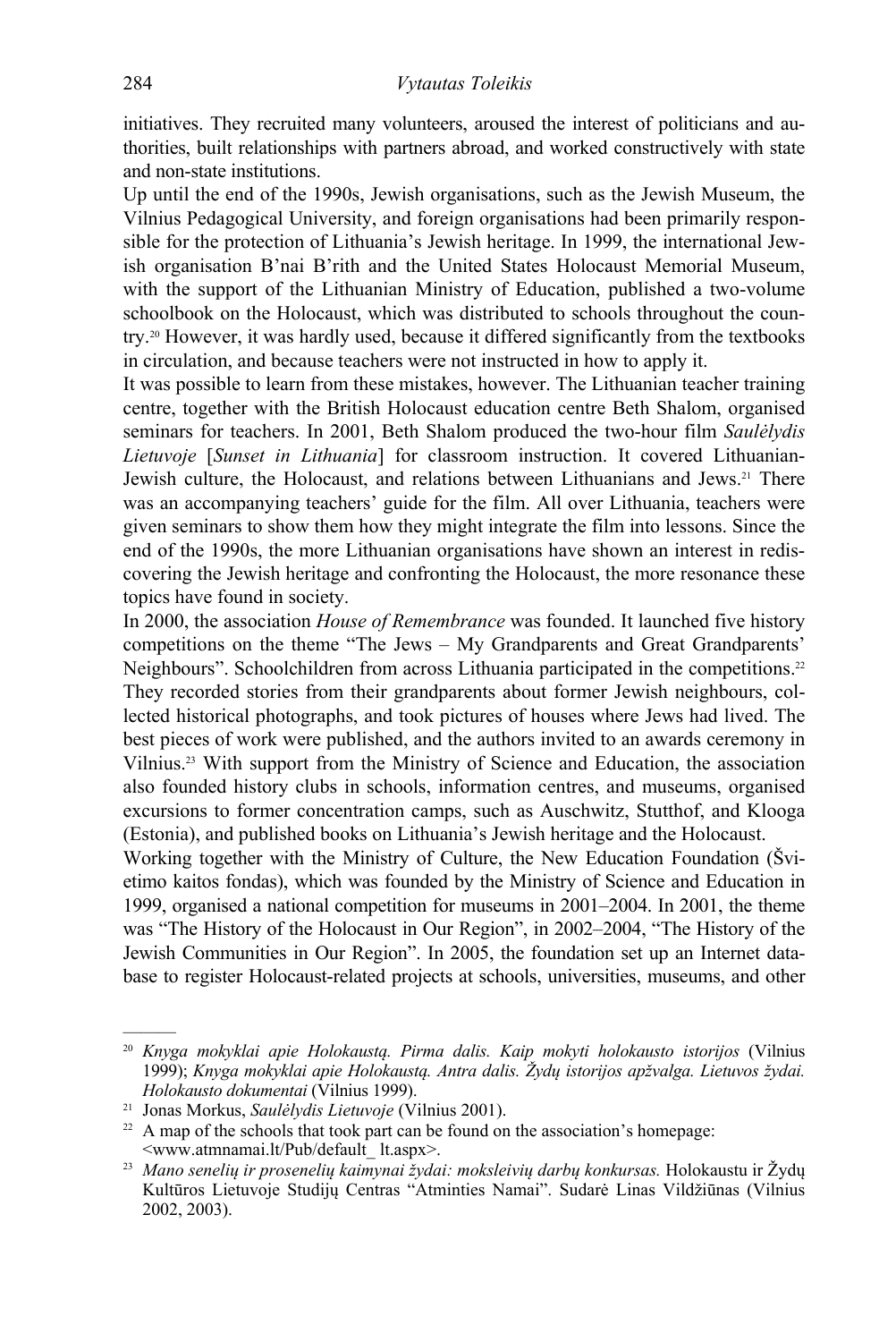state and non-state institutions.<sup>24</sup> The foundation also created an interactive map that documents approximately 200 known locations of mass murder in Lithuania.

Political education about the Holocaust is also offered by the International Commission for the Evaluation of the Crimes of the Nazis and the Regime of the Soviet Occupation in Lithuania (Tarptautinė komisija nacių ir sovietinio okupacinių režimų nusikaltimams Lietuvoje įvertinti), which President Valdas Adamkus established in September 1998. International Jewish organisations initially expressed criticism, saying that the commission's simultaneous evaluation of both Nazi and Soviet crimes played down the significance of the Holocaust. After noteworthy historians from the United States and Israel accepted invitations to join the commission, criticism receded.25

The education programme unveiled in 2002, however, created a controversy that revealed the two basic tendencies in assessing the Holocaust in Lithuania: For one group of people, working through the past is a politically motivated issue and serves above all to enhance Lithuania's image abroad. For the others, confronting the crimes committed by Lithuanians is a moral issue.

Thus historians and multipliers who had worked for many years to get Lithuanian society to recognise the Holocaust were critical of the fact that the commission was financed by the state to conduct historical research, but not to promote political education. The head of the education programme, Snieguolė Matonienė, also sparked controversy when she claimed that teachers took up Jewish topics "to improve their career prospects". There was also criticism of the fact that the commission was too keen to see Lithuanian teachers and multipliers travel abroad for training courses.

People were irritated as well by the way the commission conveyed the impression abroad that work on the Holocaust was in its initial stages in Lithuania, and that current initiatives were unprofessional. The authors of a textbook on the history of Lithuania that comprehensively addressed Lithuanian collaboration with the Nazis were particularly aggrieved. A co-operation treaty between the Lithuanian Ministry of Education and the Israeli Holocaust memorial authority Yad Vashem was met with incomprehension, as was the rush to found tolerance centres in Lithuanian schools and universities due to fears that there were not enough motivated teachers available to introduce such a sensitive issue into classroom instruction. With time, however, the positions of the parties involved converged. The New Education Foundation, together with the commission, organised a history competition in Lithuanian schools: "From Civil Initiatives to Civil Society". Working together, the New Education Foundation, the Jewish Museum, and the Ministry of Science and Education developed a state education programme to promote learning about the Holocaust.

Despite these initiatives, Jewish heritage is still recognised as a part of Lithuanian history and culture primarily in the larger cities, especially in Vilnius and Šiauliai and to a lesser extent in Kaunas. In the provinces, it is left to a handful of idealists, such as

 $24 \leq$ www.shoah.smm.lt>.

<sup>&</sup>lt;sup>25</sup> This included Yitzhak Arad, long-term head of Yad Vashem, who wrote the fundamental study of the Holocaust in Vilnius, *Ghetto in Flames. The Struggle and Destruction of the Jews in Vilna in the Holocaust* (Jerusalem 1980). The Lithuanian prosecutor's office for a time pursued charges against Arad for war crimes against the Lithuanian civil population, which he allegedly committed during his time as a Soviet partisan. On this, see Robert B. Fishman: "Hauptstadt des Rassismus", in: *Die Jüdische*, 29.8.2008, <www.juedische.at/ TCgi/\_v2/TCgi.cgi?target=home&Param\_Kat=3&Param\_RB=31&Param\_Red=10356>.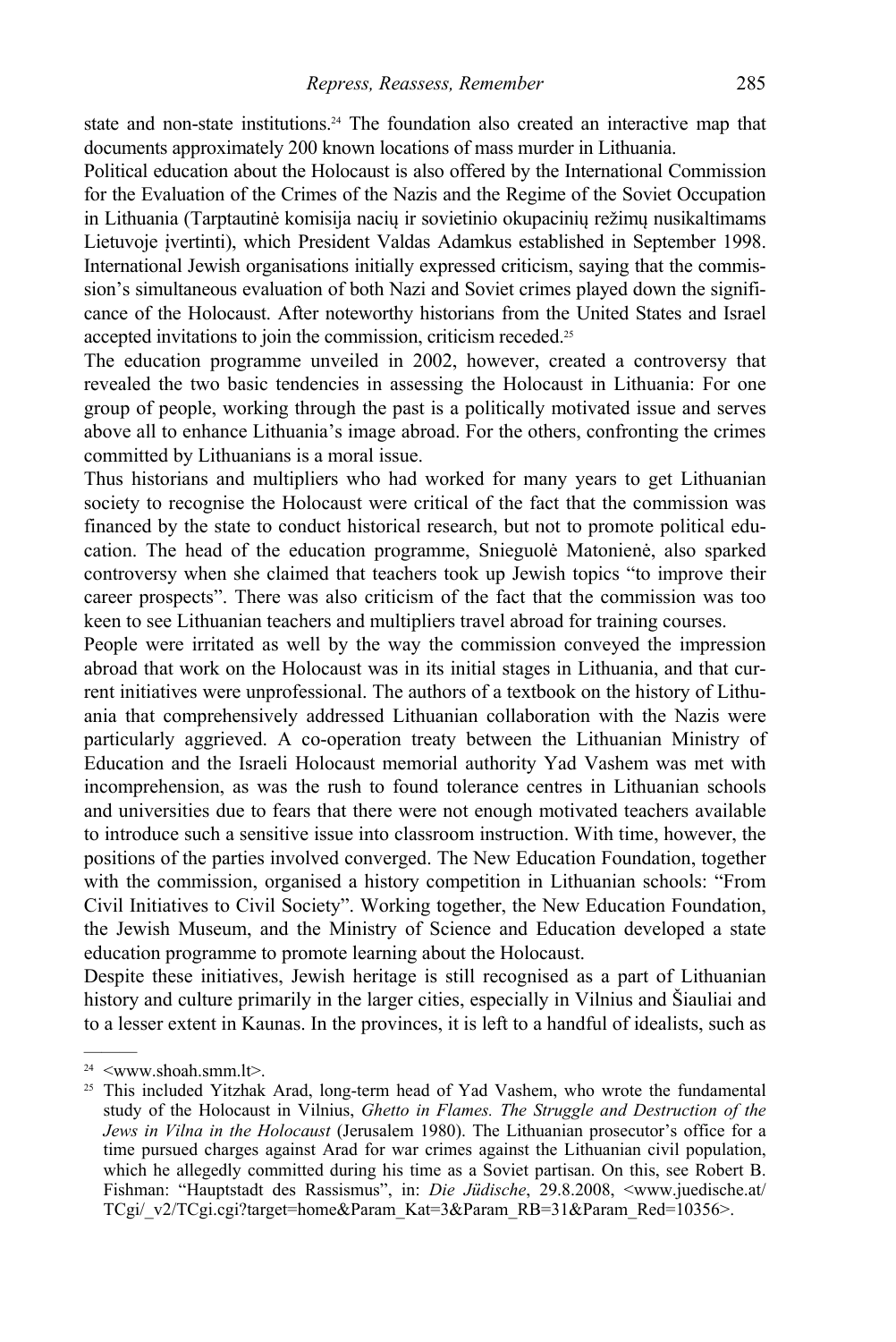those teachers who encouraged their pupils to enter the aforementioned competitions and thus broke through the general indifference.

The Kėdainiai Museum offers a ray of hope. Museum workers there have succeeded in restoring two synagogues in the old quarter of this central Lithuanian town. One of the synagogues has been turned into a cultural centre. It hosts events on Jewish history and culture, organises projects that promote tolerance, and creates teaching materials on the history of the Jews in the area around Kėdainiai.

The small town of Kaišiadorys, also in central Lithuania, has been very active as well. The town museum published a book on the Jews of the Kaišiadorys region by historian Rolandas Gustaitis<sup>26</sup> and helped to preserve the wooden synagogue in the nearby village of Žiežmariai. The latter was particularly important, as the Nazis burned down most of these unique wooden houses of worship. Pupils at the children's music school in the village of Rumšiškės in Kaišiadorys district put together a programme on the Jewish community of Rumšiškės and recorded a CD *Forgotten Melodies of Rumšiškės*. This is the first CD of Yiddish songs performed in Lithuanian translation. With the consent of the Jewish community, the open-air ethnographic museum at Rumšiškės, which features farmhouses from all regions of Lithuania and a typical Prussian Lithuanian town, has re-built a preserved wooden synagogue in the town.<sup>27</sup>

In the small towns Kalvarija and Joniškis, in southwestern and northern Lithuania respectively, synagogues are to be restored. However, many of these former prayer houses, especially those built of wood, are in poor condition. The Vilnius Art Academy and the Centre for Research into the Culture and History of East European Jews are trying to find, document, and photograph all of the surviving synagogues. The Jewish Museum and the Office for the Preservation of Cultural Artefacts, a part of the Ministry of Culture, are pursuing similar projects.

Against this backdrop, another source of optimism is the unveiling in recent years of several monuments and commemoration plaques to honour Jewish-Lithuanian writers, artists, and musicians. Kaunas's Liberty Avenue (Laisvės alėja), Europe's longest pedestrian street, now has a monument to the legendary, prewar popular singer Danielius Dolskis. In Vilnius, a sculpture was erected in honour of the distinguished doctor, medical theorist, and politician Zemach Szabad, who is well-known all over the former Soviet Union as the model for the main character in the children's book *Doktor Aibolit* by Kornei Chukovskii. There is also a monument to the French writer Romain Gary, who was born in Vilnius.<sup>28</sup> All three sculptures were made by Romualdas Kvintas.<sup>29</sup>

Alongside the sculptures, there are countless commemoration plaques, for example, for Theodor Herzl, Joseph Brodsky, violinist Jascha Heifetz, philosopher Emmanuel Levinas, painter Rafael Khvoles, poet Moshe Kulbak, and the founder of the YIVO Institute for Jewish Research Max Weinreich.30 Many of these commemoration plaques were created at the initiative of Pranas Morkus, chairman of the Lithuanian-Israeli Society.

<sup>&</sup>lt;sup>26</sup> Rolandas Gustaitis, *Kaišiadorių regiono žydai* (Kaišiadorys 2006).<br><sup>27</sup> <www.muziejai.lt/Kaisiadorys/Open-Air\_muziejus.en.htm>.<br><sup>28</sup> On this, see Fabrice Larat, "Litauens verkannter Beitrag. Vilnius als Kulisse eine européenne" (OSTEUROPA 9–10/2002), pp. 1,190–1,194.<br><sup>29</sup> "Skulptūra turi žmogų jaudinti", *The Vilnius Review*, 1 (2008), pp. 100–103.<br><sup>30</sup> On the YIVO Institute for Jewish Research, see the contribution by Gershon Hunder

volume, pp. 83–95.